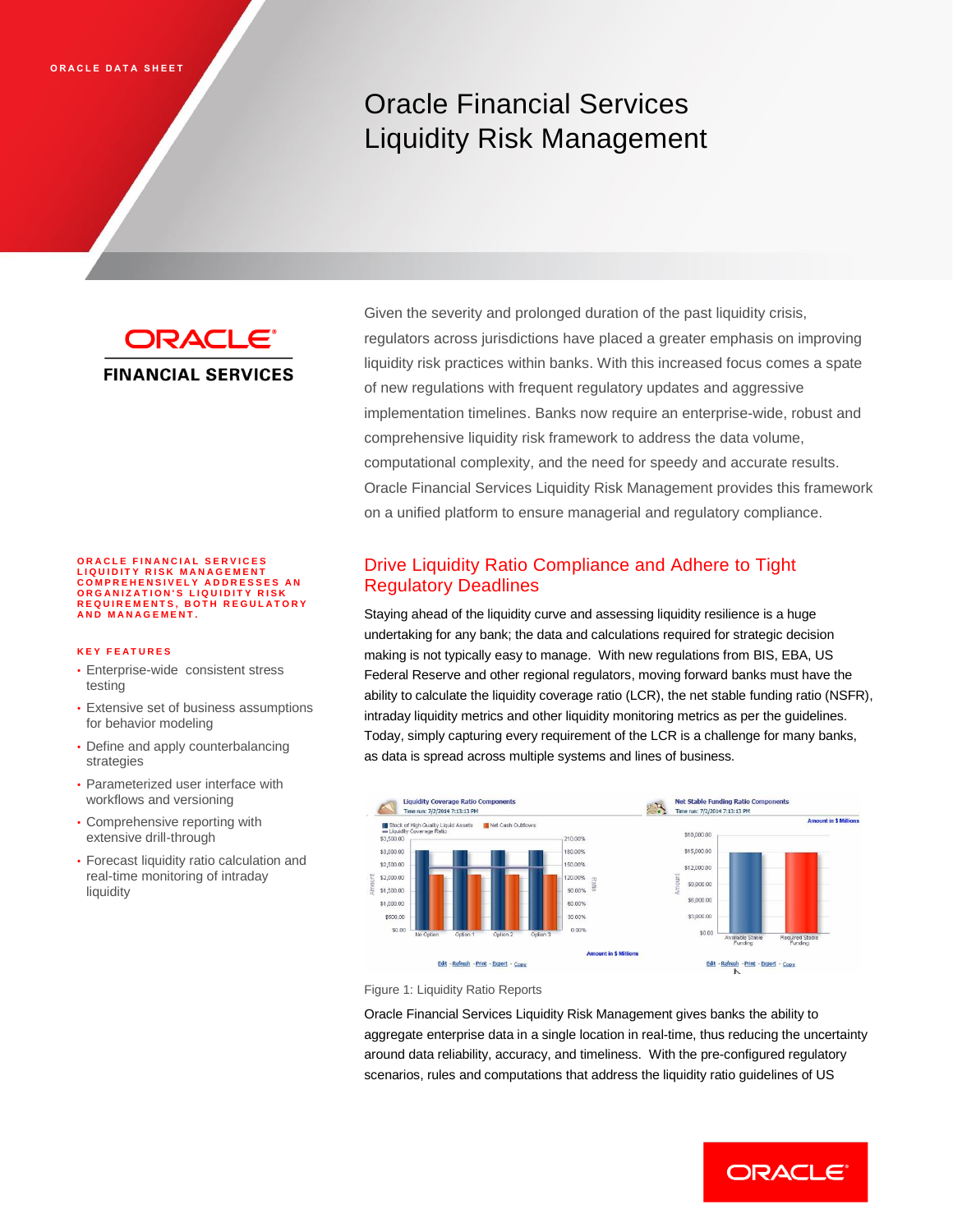#### **K E Y B E N E F I T S**

- Quick product implementation to meet regulatory guidelines with minimal customization
- Enables assessment of liquidity risk metrics under multiple stress scenarios
- Supports multiple counterbalancing strategies that aids creation of contingency funding plans
- Supports pre-configured approaches for solo and consolidated calculations
- Ability to define and maintain a repository of time buckets and business assumptions
- Enable analysis of metrics at a very granular level
- Access controls and approval workflows based on user roles

Federal Reserve, RBI, EBA and BIS, this application helps achieve on-time regulatory compliance.

Compliance with the regulatory guidelines on liquidity risk management requires banks to identify and understand key risk and business drivers and specifically the impact they have on the LCR. With Oracle Financial Services Liquidity Risk Management, financial institutions now have greater insight and agility and can help drive actionable insight.

# Engage in Enterprise-wide Comprehensive Stress Testing and Drive Contingency Funding Plans

Oracle Financial Services Liquidity Risk Management enables management to have a clear understanding of liquidity under contractual, business-as-usual and stressed conditions. The application enables business assumptions to be defined based on multiple dimensions, which allows banks to specify business-as-usual (BAU) conditions at any required level of granularity. With a completely parameterized user interface, users can easily design intricate scenarios through a variety of business assumptions including run-offs, delinquencies, recoveries, draw downs and so on, using pre-built methods that are based on real-world situations. Oracle Financial Services Liquidity Risk Management allows banks to define and apply stress assumptions to quantify the behavior of cash flows under varied crisis situations. The stressed assumptions are applied to BAU cash flows to calculate the liquidity gaps, liquidity ratios and funding concentrations under these stress conditions.

Recognizing the importance of a sound liquidity risk governance process, Oracle Financial Services Liquidity Risk Management is designed from the ground-up to aid contingency funding planning. Both BAU and stress test results are leveraged to help develop a robust contingency funding plan for the bank that is based on a realistic estimate of the liquidity needs under a variety of scenarios. Strategies are created by taking into account the liquidity hotspots observed under these scenarios and multiple counterbalancing positions are applied to combat them. This gives both the regulators and the management team the confidence that the organization has adequate liquidity to weather crisis situations.



Figure 2: Liquidity Gap Post Counterbalancing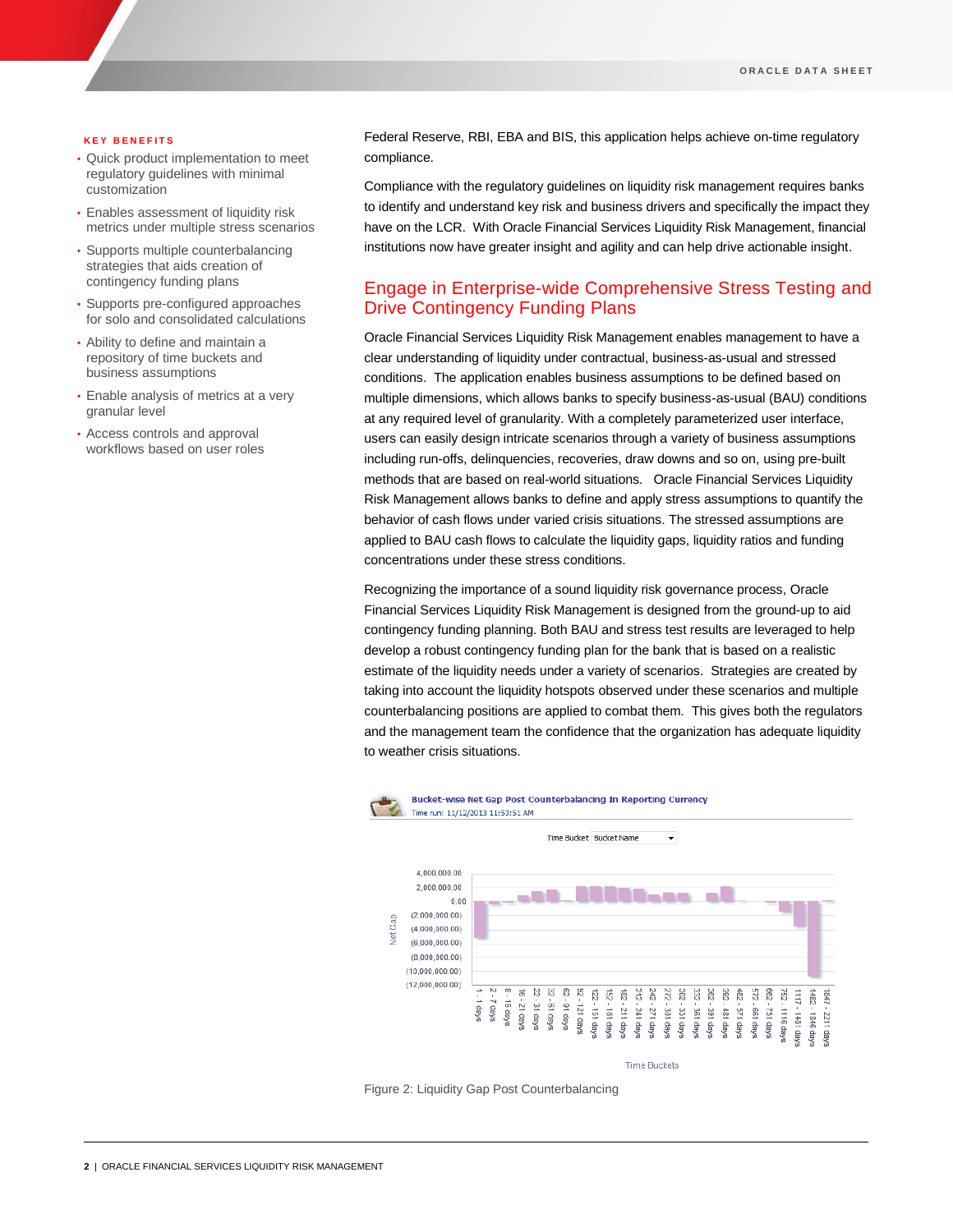#### **R E L A T E D P R O D U C T S**

The following products complement Oracle Financial Services Liquidity Risk Management:

- Oracle Financial Services Asset Liability Management
- Oracle Financial Services Regulatory Risk Reporting
- Oracle Financial Services Enterprise Risk Assessment
- Oracle Financial Services Enterprise Stress Testing & Capital Planning Analytics
- Oracle Financial Services Credit Risk Management
- Oracle Financial Services Market Risk
- Oracle Financial Services Analytical Applications Infrastructure
- Oracle Financial Services Enterprise Modeling Framework
- Oracle Financial Services Asset Liability Management Analytics

## Improve Risk Reporting Practices

Regulatory requirements, whether regional or global such as BCBS 239, require banks to have stringent risk reporting practices throughout the organization. Oracle Financial Services Liquidity Risk Management helps drive this with an extensive set of dashboard reports built out of a unified data model strictly for the financial services industry.

Oracle Financial Services Liquidity Risk Management supports an exhaustive set of prebuilt dashboard reports with extensive drill-through capability that allows liquidity metrics to be visualized and analyzed at the required level of granularity.

Oracle Financial Services Liquidity Risk Management has the ability to scale and handle different demands relating to data volume and granularity, reporting speeds, metrics, formats, and frequency thus helping banks address the diverse reporting requirements of multiple stakeholders. The application is built on common Oracle Financial Services Analytical Applications components and is designed to work seamlessly with Oracle's Exadata; this allows banks to achieve consistency and comparability of enterprise-wide results while achieving unprecedented processing and reporting speeds.

### About Oracle Financial Services Enterprise Risk Management

Oracle Financial Services Analytical Applications bring financial institutions best of breed capabilities to proactively manage Risk, Treasury, and Finance. The applications are built upon a commonly available analytical infrastructure consisting of a unified financial services data model, analytical computations, a Metadata driven "R" modeling platform, and the industry-leading Oracle Business Intelligence platform. This provides one version of the analytical "truth" throughout the enterprise.

Oracle Financial Services Enterprise Risk Management spans all areas of risk, including credit, market, operational, liquidity, fixed asset, business, and reputational risk. This solution enables financial institutions to establish a single measure of risk across the organization and obtain a comprehensive and consistent view of risk and performance. Oracle Financial Services Enterprise Risk Management helps manage all risk and provides necessary feeds for compliance-based reporting. The capabilities of Oracle Financial Services Analytical Applications for finance and risk help institutions address compliance issues that demand a close operational synergy between finance and risk functions.